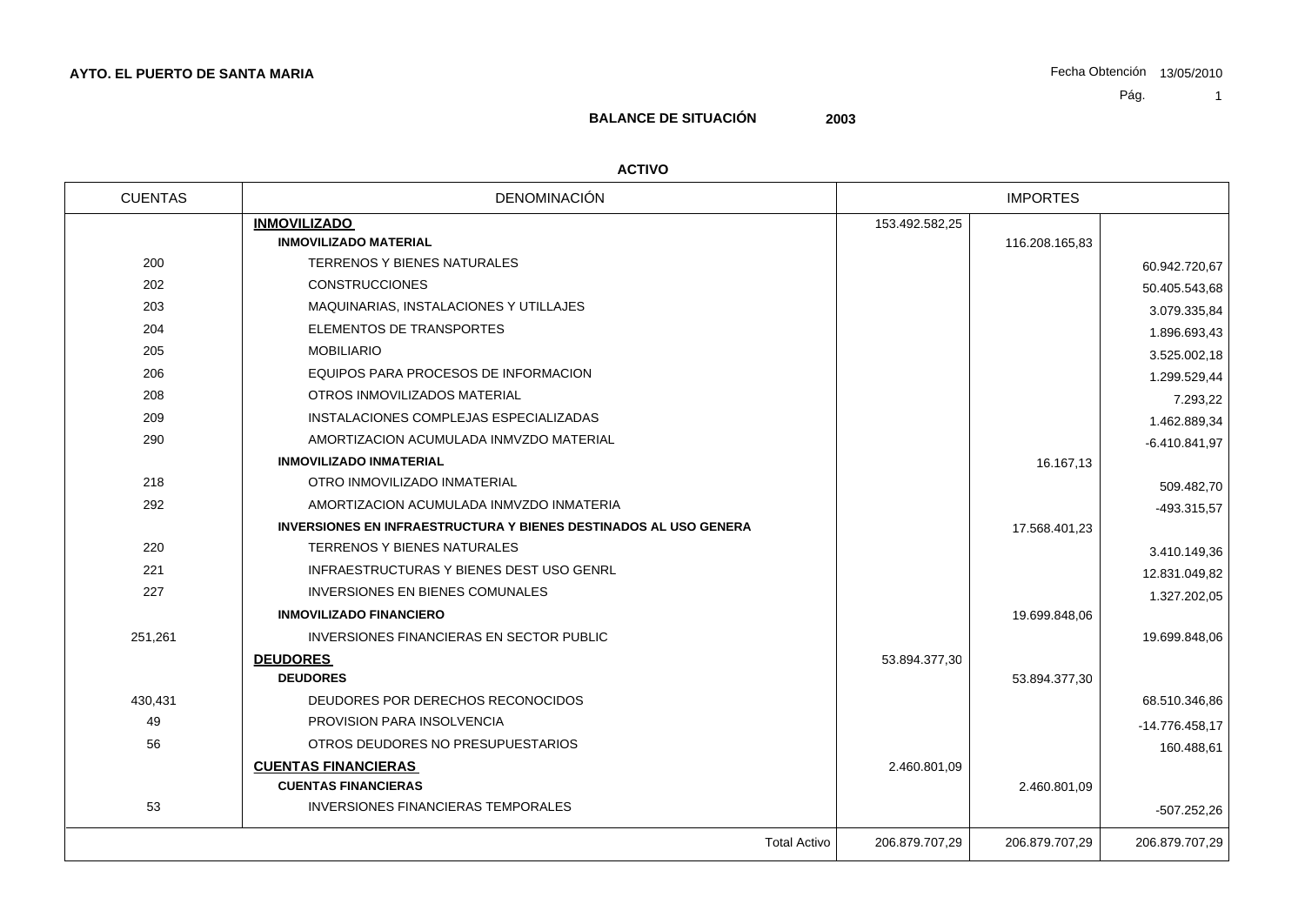# **BALANCE DE SITUACIÓN 2003**

### **ACTIVO**

| <b>CUENTAS</b> | DENOMINACIÓN                          | <b>IMPORTES</b> |          |                 |
|----------------|---------------------------------------|-----------------|----------|-----------------|
| 595            | PROVIS.DEPRECIACION DE I.F.TEMPORALES |                 |          | $-1.132.412,12$ |
| 550,555,558    | PARTIDAS PENDIENTES DE APLICACION     |                 |          | 1.588.111,12    |
| 570            | CAJA                                  |                 |          | 36.539,64       |
| 571,572,573    | <b>TESORERIA</b>                      |                 |          | 2.475.814,71    |
|                | <b>AJUSTES POR PERIODIFICACIÓN</b>    | 1.185,31        |          |                 |
|                | AJUSTES POR PERIODIFICACIÓN           |                 | 1.185,31 |                 |
| 480            | <b>GASTOS ANTICIPADOS</b>             |                 |          | 1.185,31        |
|                |                                       |                 |          |                 |
|                |                                       |                 |          |                 |
|                |                                       |                 |          |                 |
|                |                                       |                 |          |                 |
|                |                                       |                 |          |                 |
|                |                                       |                 |          |                 |
|                |                                       |                 |          |                 |
|                |                                       |                 |          |                 |
|                |                                       |                 |          |                 |
|                |                                       |                 |          |                 |
|                |                                       |                 |          |                 |
|                |                                       |                 |          |                 |
|                |                                       |                 |          |                 |
|                |                                       |                 |          |                 |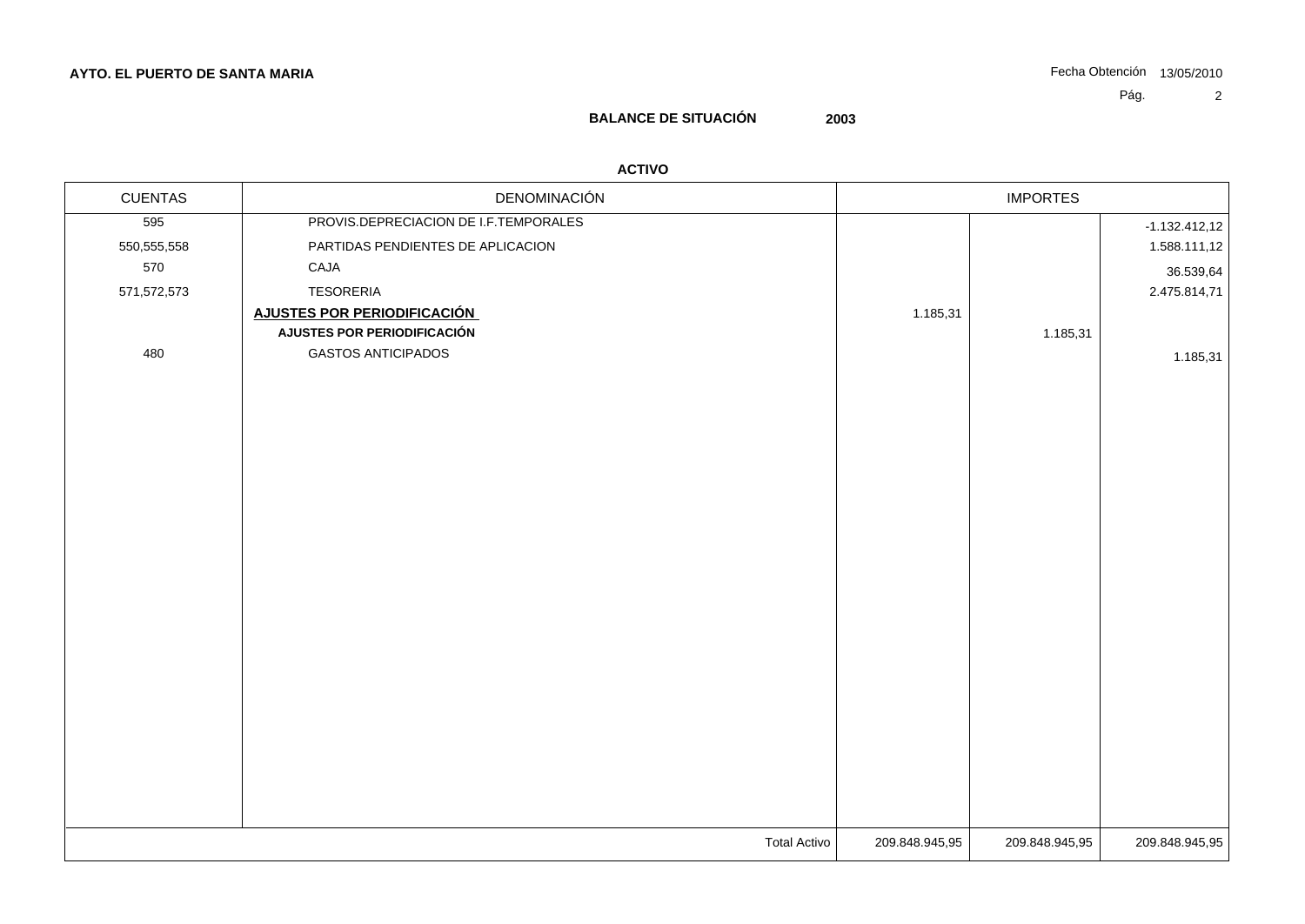## **BALANCE DE SITUACIÓN 2003**

### **ACTIVO**

| <b>CUENTAS</b> | DENOMINACIÓN                                       | <b>IMPORTES</b> |               |               |
|----------------|----------------------------------------------------|-----------------|---------------|---------------|
|                | <b>CUENTAS DE ORDEN</b><br><b>CUENTAS DE ORDEN</b> | 54.273.453,29   | 54.273.453,29 |               |
| 060,062        | VALORES EN DEPOSITOS                               |                 |               | 13.656.545,83 |
| 070,072        | DE CONTROL DE RECIBOS Y VALOR.RECAUDADOR           |                 |               | 40.616.907,46 |
|                |                                                    |                 |               |               |
|                |                                                    |                 |               |               |
|                |                                                    |                 |               |               |
|                |                                                    |                 |               |               |
|                |                                                    |                 |               |               |
|                |                                                    |                 |               |               |
|                |                                                    |                 |               |               |
|                |                                                    |                 |               |               |
|                |                                                    |                 |               |               |
|                |                                                    |                 |               |               |
|                |                                                    |                 |               |               |
|                |                                                    |                 |               |               |
|                |                                                    |                 |               |               |
|                |                                                    |                 |               |               |
|                |                                                    |                 |               |               |
|                |                                                    |                 |               |               |
|                |                                                    |                 |               |               |
|                |                                                    |                 |               |               |
|                |                                                    |                 |               |               |
|                |                                                    |                 |               |               |
|                |                                                    |                 |               |               |
|                | TOTAL CUENTAS DE CONTROL PRESUPUESTARIO Y DE ORDEN | 54.273.453,29   | 54.273.453,29 | 54.273.453,29 |
|                |                                                    |                 |               |               |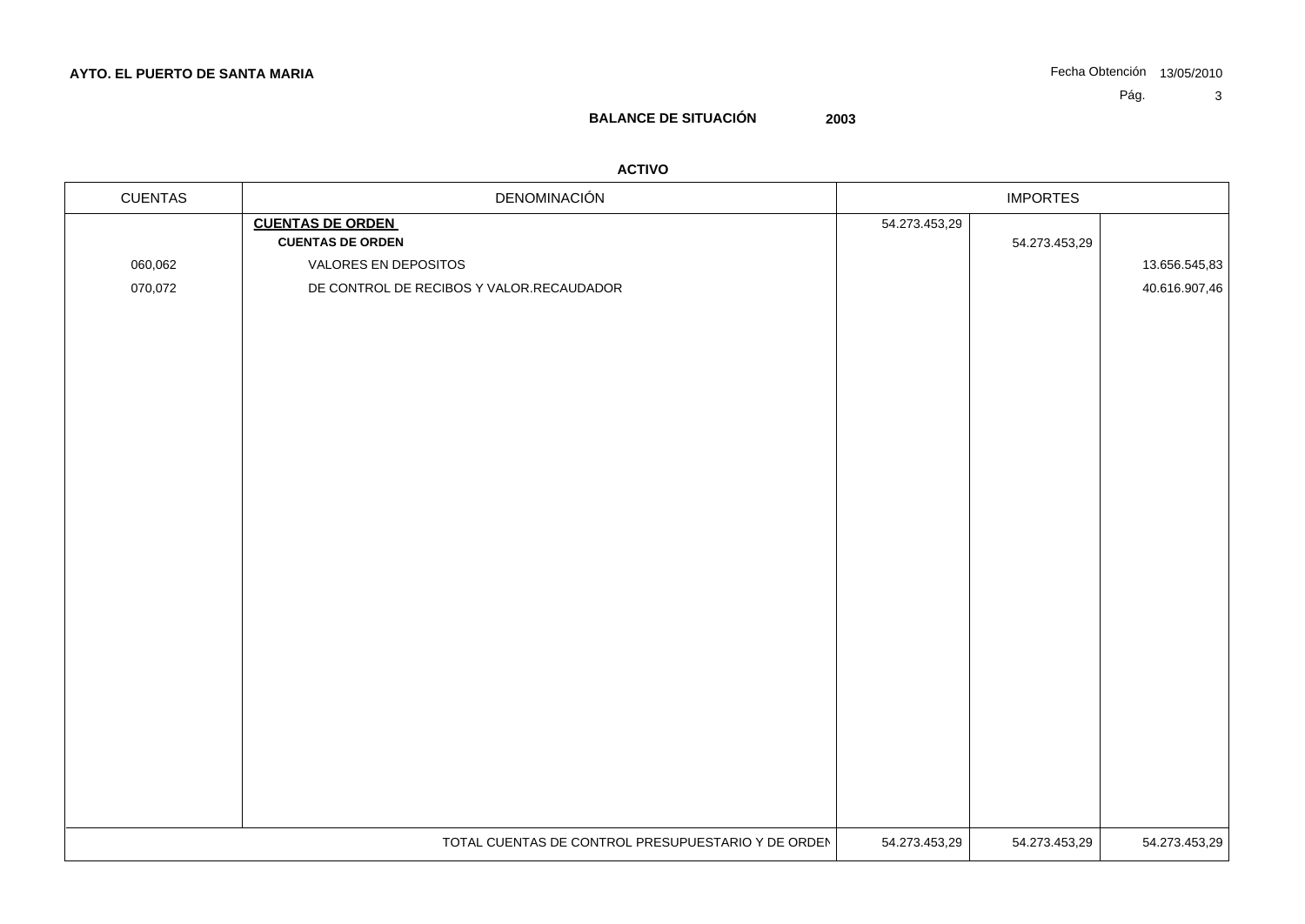## **BALANCE DE SITUACIÓN 2003**

### **PASIVO**

| <b>CUENTAS</b>  | <b>DENOMINACIÓN</b>                      | <b>IMPORTES</b> |                |                  |
|-----------------|------------------------------------------|-----------------|----------------|------------------|
|                 | <b>PATRIMONIO Y RESERVAS</b>             | 84.577.447,13   |                |                  |
|                 | <b>PATRIMONIO Y RESERVAS</b>             |                 | 84.577.447,13  |                  |
| 100             | <b>PATRIMONIO</b>                        |                 |                | 56.389.463,67    |
| 103             | PATRIMONIO EN CESION                     |                 |                | 334.343,59       |
| 108             | PATRIMONIO CEDIDO                        |                 |                | $-2.117.861.83$  |
| 109             | PATRIMONIO ENTREGADO AL USO GENERAL      |                 |                | $-16.147.554.55$ |
| 130             | RESULTADOS PENDIENTES DE APLICACION      |                 |                | 46.119.056,25    |
|                 | <b>SUBVENCIONES DE CAPITAL</b>           | 12.432.237,09   |                |                  |
|                 | <b>SUBVENCIONES DE CAPITAL</b>           |                 | 12.432.237,09  |                  |
| 14              | SUBVENCIONES DE CAPITAL RECIBIDAS        |                 |                | 12.432.237,09    |
|                 | <b>DEUDAS A LARGO PLAZO</b>              | 44.877.192,90   |                |                  |
|                 | <b>DEUDAS A LARGO PLAZO</b>              |                 | 44.877.192,90  |                  |
| 160,17          | PRESTAMOS RECIBIDOS DE E. SECTOR PUBLICO |                 |                | 44.877.192,90    |
|                 | <b>DEUDAS A CORTO PLAZO</b>              | 60.622.538,44   |                |                  |
|                 | <b>DEUDAS A CORTO PLAZO</b>              |                 | 60.622.538,44  |                  |
| 400,401         | ACREEDORES POR OBLIGACIONES RECONOCIDAS  |                 |                | 22.312.431,81    |
| 410,411         | ACREEDORES POR PAGOS ORDENADOS           |                 |                | 7.476.743.31     |
| 420             | ACREEDORES POR DEVOLUCION DE INGRESOS    |                 |                | 265.582,96       |
| 475,477,478,479 | <b>ENTIDADES PUBLICAS</b>                |                 |                | 7.509.289,98     |
| 51              | OTROS ACREEDORES NO PRESUPUESTARIOS      |                 |                | 23.058.490,38    |
|                 | PARTIDAS PENDIENTES DE APLICACIÓN        | 7.070.040,06    |                |                  |
|                 | <b>PARTIDAS PENDIENTES DE APLICACIÓN</b> |                 | 7.070.040,06   |                  |
| 554             | INGRESOS PENDIENTES DE APLICACION        |                 |                | 7.070.040.06     |
|                 | AJUSTES POR PERIODIFICACIÓN              | 34.071,74       |                |                  |
|                 | AJUSTES POR PERIODIFICACIÓN              |                 | 34.071,74      |                  |
| 481             | <b>GASTOS DIFERIDOS</b>                  |                 |                | 34.071,74        |
|                 | <b>RESULTADOS</b>                        | 235.418,59      |                |                  |
|                 | <b>RESULTADOS</b>                        |                 | 235.418,59     |                  |
|                 | <b>Total Pasivo</b>                      | 209.613.527,36  | 209.613.527,36 | 209.613.527,36   |
|                 |                                          |                 |                |                  |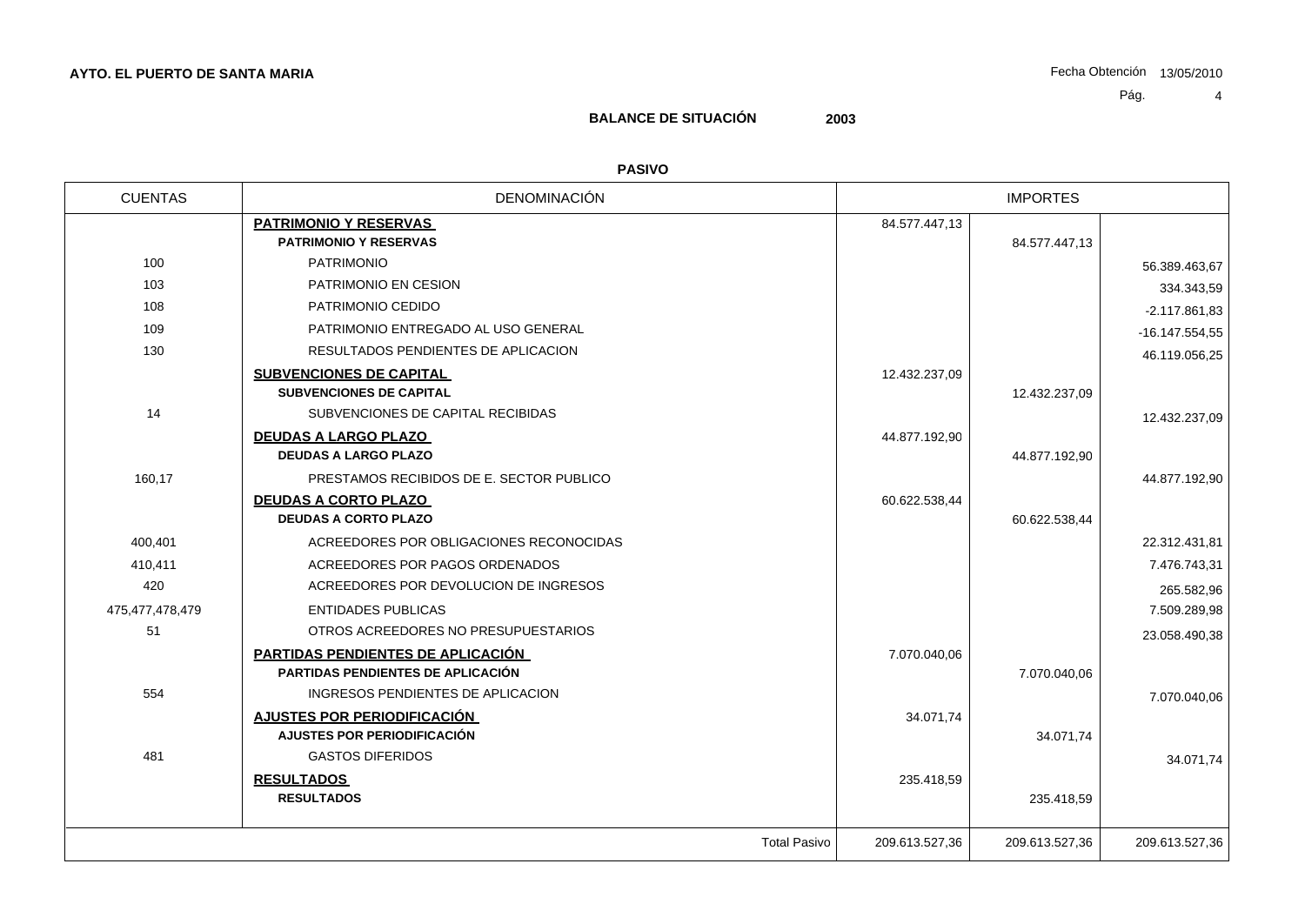## **BALANCE DE SITUACIÓN 2003**

### **PASIVO**

| <b>CUENTAS</b> | DENOMINACIÓN             | <b>IMPORTES</b> |                |                |
|----------------|--------------------------|-----------------|----------------|----------------|
| 890            | RESULTADOS DEL EJERCICIO |                 |                | 235.418,59     |
|                |                          |                 |                |                |
|                |                          |                 |                |                |
|                |                          |                 |                |                |
|                |                          |                 |                |                |
|                |                          |                 |                |                |
|                |                          |                 |                |                |
|                |                          |                 |                |                |
|                |                          |                 |                |                |
|                |                          |                 |                |                |
|                |                          |                 |                |                |
|                |                          |                 |                |                |
|                |                          |                 |                |                |
|                |                          |                 |                |                |
|                |                          |                 |                |                |
|                |                          |                 |                |                |
|                |                          |                 |                |                |
|                |                          |                 |                |                |
|                |                          |                 |                |                |
|                |                          |                 |                |                |
|                |                          |                 |                |                |
|                |                          |                 |                |                |
|                |                          |                 |                |                |
|                |                          |                 |                |                |
|                | Total Pasivo             | 209.848.945,95  | 209.848.945,95 | 209.848.945,95 |
|                |                          |                 |                |                |